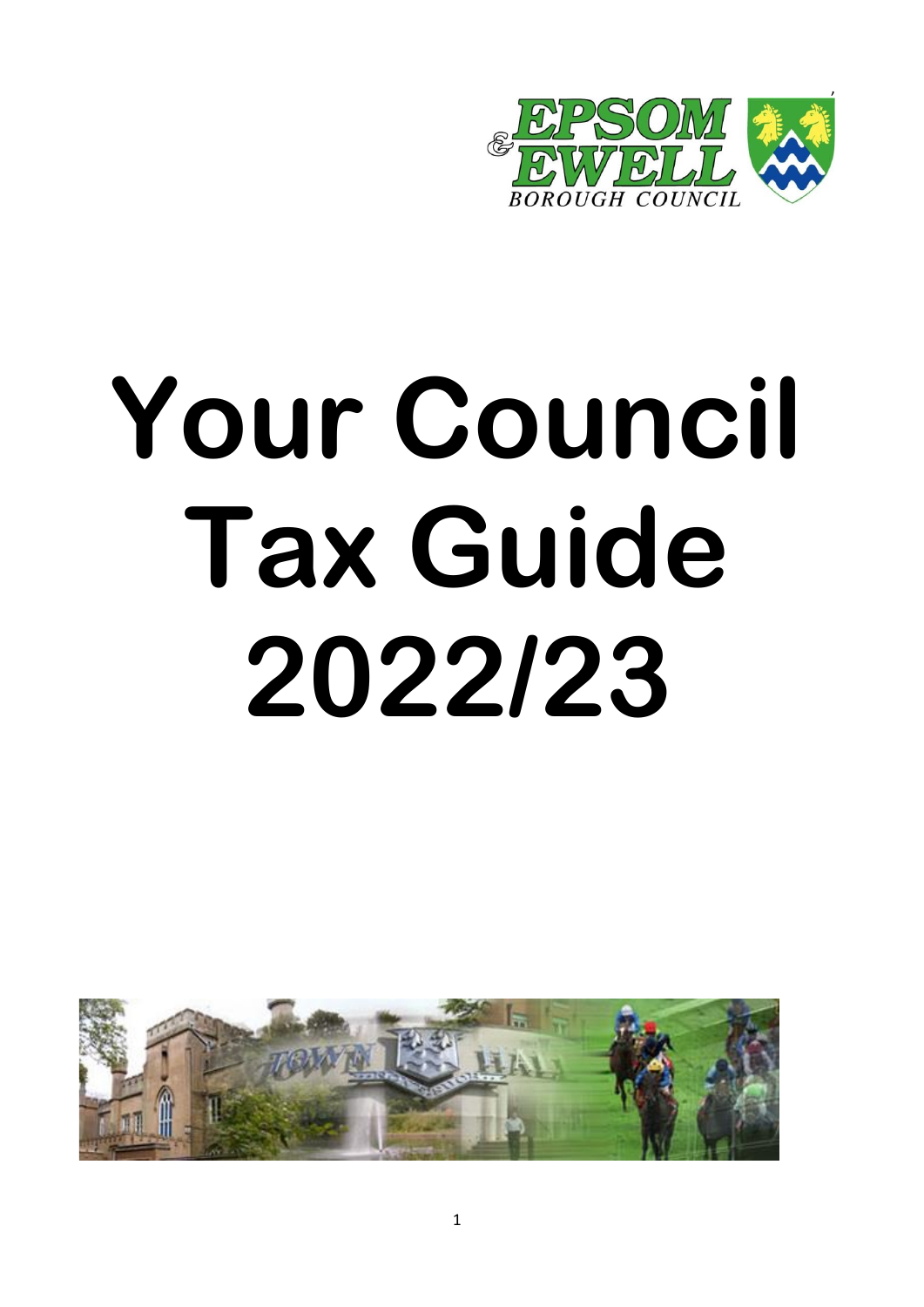### **Where your Council Tax goes**

Your bill is made up of three elements:

- An amount charged by Surrey County **Council**
- An amount charged by Surrey Police & Crime Commissioner
- An amount charged by Epsom & Ewell Borough Council

Each authority will receive a portion of the Council Tax that you pay during 2022/23 as illustrated right:



This year the Borough Council will collect over £67m from Council Tax payers. The following table compares the total amounts to be collected from Council Tax in 2022/23 with those in 2021/22:

|                           | 2021/22 | 2021/22    | 2022/23 | 2022/23       |                    |  |
|---------------------------|---------|------------|---------|---------------|--------------------|--|
|                           | Total   | Amount per | Total   | Amount per    | Increase for       |  |
|                           | precept | Band D     | precept | <b>Band D</b> | Band D             |  |
|                           |         | property   |         | property      | property           |  |
|                           | £'000   | £          | £'000   | £             | $\frac{0}{0}$<br>£ |  |
| <b>Surrey County</b>      |         |            |         |               |                    |  |
| Council                   | 51,305  | 1,549.08   | 54,429  | 1,626.39      | $5.0*$<br>77.31    |  |
| Surrey Police &           |         |            |         |               |                    |  |
| <b>Crime Commissioner</b> | 9,467   | 285.57     | 9,828   | 295.57        | 3.5<br>10.00       |  |
| Epsom & Ewell             |         |            |         |               |                    |  |
| <b>Borough Council</b>    | 6.904   | 208.26     | 7.090   | 213.21        | $2.4**$<br>4.95    |  |
| <b>Total</b>              | 67,722  | 2042.91    | 70,997  | 2,135.17      | 4.5<br>92.26       |  |

\* The annual increase in council tax for the County of 4.99% includes an increase for adult social care as allowed under the Government's provisions and does not trigger the requirements for a local referendum.

\*\*The annual increase in council tax for the Borough Council of 2.4% is below the new capping limit as set by Government and does not trigger the requirement for a local referendum.

### **Council Tax charges**

The Council Tax is calculated according to property bands. Single person discounts (25%) or other discounts and exemptions will be applied to your account if appropriate. The table below indicates the charges where the full amount is payable in 2022/23.

The way your Council Tax bill is calculated is set out in legislation. The total amount to be raised in the Borough is first calculated by adding together the amount Epsom & Ewell Borough Council needs to pay for services, to the amounts that Surrey Police & Crime Commissioner and Surrey County Council need to raise in this Borough. The money to be raised to pay for all services is divided by the tax base for the area (33,251 properties) to give the charge for properties in property valuation Band D.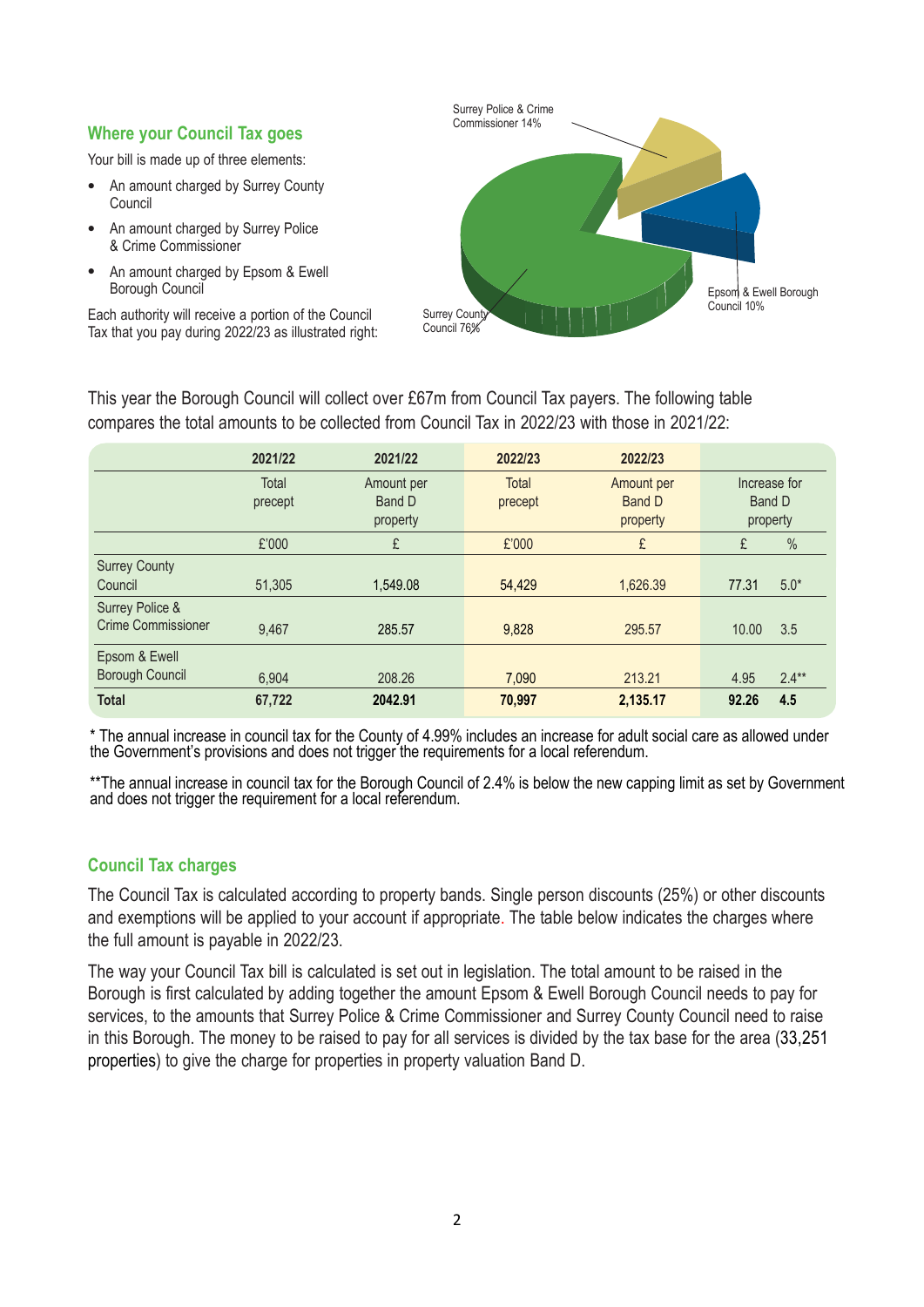| <b>Property Band</b>                                                                                | A                       | B            | C                       | D        | E              | F              | G                         | н                         |
|-----------------------------------------------------------------------------------------------------|-------------------------|--------------|-------------------------|----------|----------------|----------------|---------------------------|---------------------------|
|                                                                                                     | £                       | £            | £                       | £        | £              | £              | £                         | £                         |
| Epsom & Ewell<br>Borough Council                                                                    | 142.14                  | 165.83       | 189.52                  | 213.21   | 260.59         | 307.97         | 355.35                    | 426.42                    |
| Surrey Police &<br>Crime Commissioner                                                               | 197.05                  | 229.89       | 262.73                  | 295.57   | 361.25         | 426.93         | 492.62                    | 591.14                    |
| <b>Surrey County</b><br>Council                                                                     | 1.084.26                | 1.264.97     | 1.445.68                | 1.626.39 | 1.987.81       | 2,349.23       | 2,710.65                  | 3,252.78                  |
| Total per Household                                                                                 | 1,423.45                | 1,660.69     | 1897.93                 | 2,135.17 | 2,609.65       | 3,084.13       | 3,558.62                  | 4,270.34                  |
| <b>Valuation Band</b><br>(An adjustment is made)<br>to Band D to calculate<br>other property bands) | Dх<br>6 <sup>9ths</sup> | Dx<br>7/9ths | Dx<br>8 <sup>9ths</sup> |          | D x<br>11/9ths | D x<br>13/9ths | D x<br>15 <sub>9ths</sub> | D x<br>18 <sub>9ths</sub> |

Some of the services provided by Epsom & Ewell Borough Council with your Council Tax money include:

| Affordable                    | <b>Environmental Health</b>   | <b>Rainbow Leisure Centre</b>       |
|-------------------------------|-------------------------------|-------------------------------------|
| housing                       | <b>Housing Advice Service</b> | Recycling                           |
| <b>Allotments</b>             | and Housing Needs             | Refuse                              |
| Car parks                     | <b>Register Land Charges</b>  | Collection                          |
| Cemetery                      | Licensing                     | Social Centre                       |
| Council Tax Support           | Meals on Wheels and           | Sports and Leisure                  |
| and Housing Benefit           | <b>Transport from Home</b>    | Development Streetcare and          |
| <b>Discretionary Relief</b>   | Parking enforcement           | Environmental improvements          |
| Epsom Playhouse,              | Parks and Open                | Support for Voluntary Organisations |
| Ewell Court House,            | Spaces (including             |                                     |
| <b>Bourne Hall</b>            | Nonsuch Park                  |                                     |
| Planning and Building Control | with London Borough of        |                                     |
| Graffiti Removal              | Sutton)                       |                                     |

### **How we calculate the amount to be collected**

The Borough Council's council tax requirement includes its spend on local services less income raised from those services and the monies received in Central Government grants. It is the amount of money that will need to be raised through local taxation:

|                                | 2021/22 | 2021/22                          | 2021/22                            | 2022/23 | 2022/23                          | 2022/23                            |
|--------------------------------|---------|----------------------------------|------------------------------------|---------|----------------------------------|------------------------------------|
|                                | Total   | Amount per<br>Band D<br>property | Amount per<br>resident<br>for year | Total   | Amount per<br>Band D<br>property | Amount per<br>resident<br>for year |
|                                | £'000   |                                  |                                    | £'000   |                                  |                                    |
| <b>Council Tax Requirement</b> | 6,904   | 208.26                           | 86,38                              | 7.090   | 213.21                           | 87.52                              |